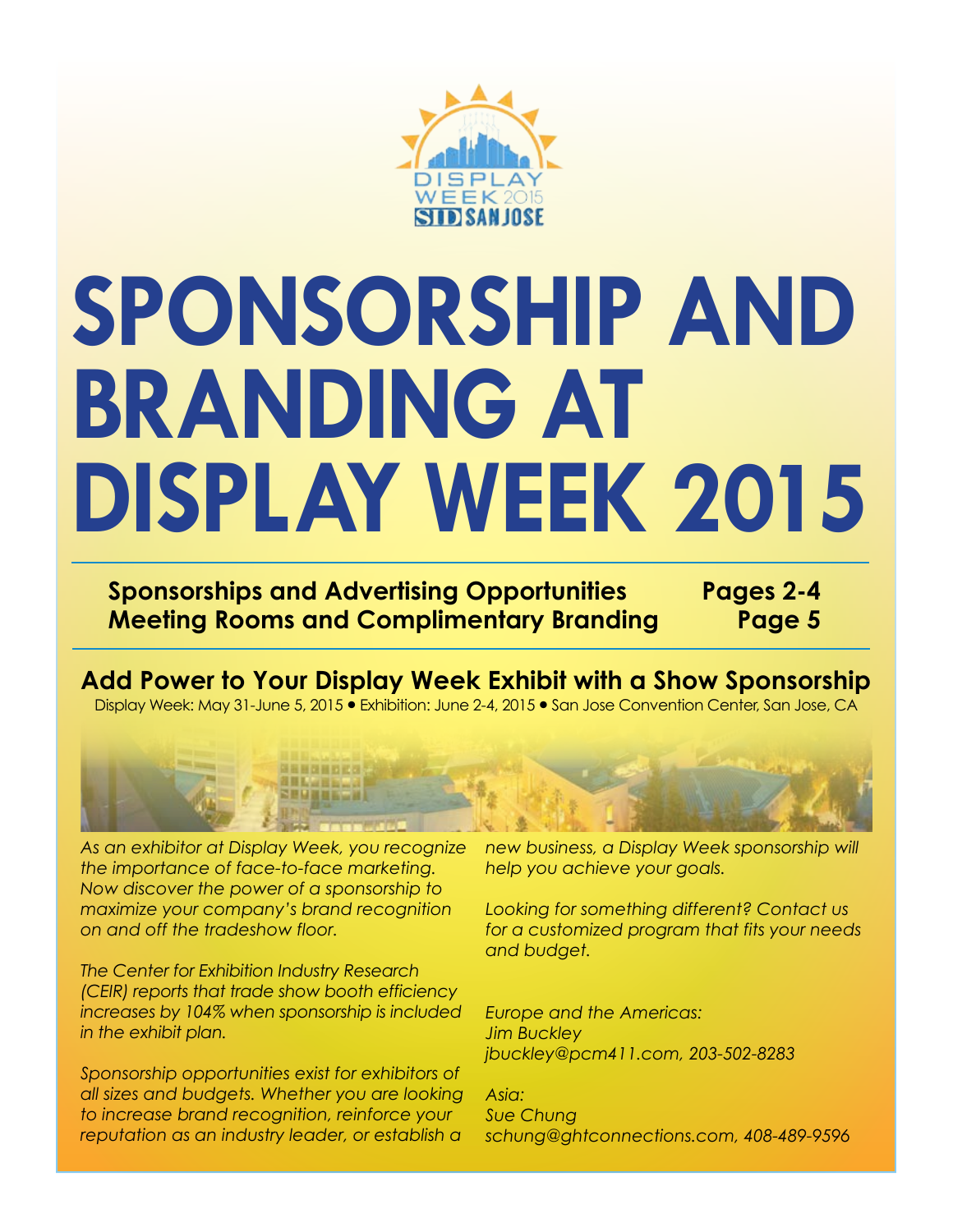

### **THINK BEYOND THE BOOTH:**  Make Display Week Attendees Take Notice Even Before They Reach the Show Floor

### **MAIN LOBBY HANGING BANNERS - TWO SIDED \$3,000 - Only 6 available**

Put your message on a banner strategically placed in the lobby of the San Jose Convention Center.

- **pandles the hanging and dismartion of the distribution of a proportion of the distribution of the distribution**<br>**Ust be** 5" W x 10" H **double sided** ► Display Week handles the hanging and dismantling as part
- of the fee. There is a limit of 6 opportunities.<br>All banners **must be** 5" W x 10<del>" H</del> double sided ▶ All banners **must** be lobby bann
- ► All banners must have pole pockets. Pole pockets must be stitched 4" from the top and bottom.
- ➤ *Additional cost if you want banner to be produced by Show Management. Artwork Deadline: April 24, 2015.*

### **STAIR GRAPHICS - STREET LEVEL TO EXHIBIT LEVEL ENTRANCE \$8,000 - Only 2 available -** *NEW THIS YEAR*

Your graphics will be placed on one of the two staircases from the street level to the exhibit level. These are used by all attendees as they travel to and from the exhibit hall and other locations. This opportunity provides close-hand exposure to the audience throughout the show.

- ➤ Display Week produces and installs the stair graphics (sponsor provides artwork).
- Each stair graphic is  $24 \times 215$ " W  $\times 5$  1/4" H.
- ➤ There are two (2) opportunities available.

### **MAIN LOBBY COLUMN WRAPS - EXHIBIT LEVEL**

### **\$3,000 - single column; \$8,500 double column (includes space between columns)**

Your company graphics will be placed on one of the columns in the lobby of the Convention Center, which will be seen by all attendees and exhibitors as they enter. This opportunity provides excellent exposure to attendees and exhibitors throughout the show.

- ➤ Display Week will produce and install the column wrap (sponsor to provide artwork).
- 102" H x 96" W banner column wraps.
- ➤ First come first served for premium locations.

### **BADGE LANYARDS - EXCLUSIVE OPPORTUNITY \$15,000**

For you. Display Week will produce approximately 7,000 lanyards<br>
printed with your company logo.<br>
> One (1) color logo recognition on the lanyard.<br>
> Exposure to all Display Week attendees and exhibitors – Let Display Week exhibitors and attendees do the advertising printed with your company logo.

- ► One (1) color logo recognition on the lanyard.
- ► Exposure to all Display Week attendees and exhibitors lanyards will be distributed with badge holders at registration.

### **OFFICIAL DISPLAY WEEK ATTENDEE TOTE BAG**

**\$995 per sponsor logo (only 12 opportunities available) Exclusive sponsorship is \$15,000**

In Jose Convention Center. Always in high demand, the official Display Week handles the hanging and dismantling as part<br>
In Week handles the hanging and dismantling as part Display Week 2015 fechnical sessions. As a To<br>
fe Always in high demand, the official Display Week Tote Bag is distributed to each of the 2,000+ expected attendees at the Display Week 2015 technical sessions. As a Tote Bag sponsor, your logo will be printed on <mark>one side of each</mark> bag, giving your company tremendous exposure and identifying you as a proud sponsor of Display Week 2015, both during the conference and afterwards. *Artwork Deadline***:** *February 13, 2015*.

- ➤ One (1) color logo recognition on one side of the attendee bag.
- ➤ Display Week will produce and distribute bags to all technical conference attendees.

### **LOBBY NETWORKING LOUNGE - EXCLUSIVE OPPORTUNITY \$5,000 -** *NEW THIS YEAR*

The Lobby Networking Lounge is a 20' x 90' carpeted area with chairs and round tables where attendees can take a break to eat or sit and meet with other attendees. Your company name and logo will be located on all four sides of the lounge on twosided meter panels. *Artwork Deadline: April 24, 2015.*

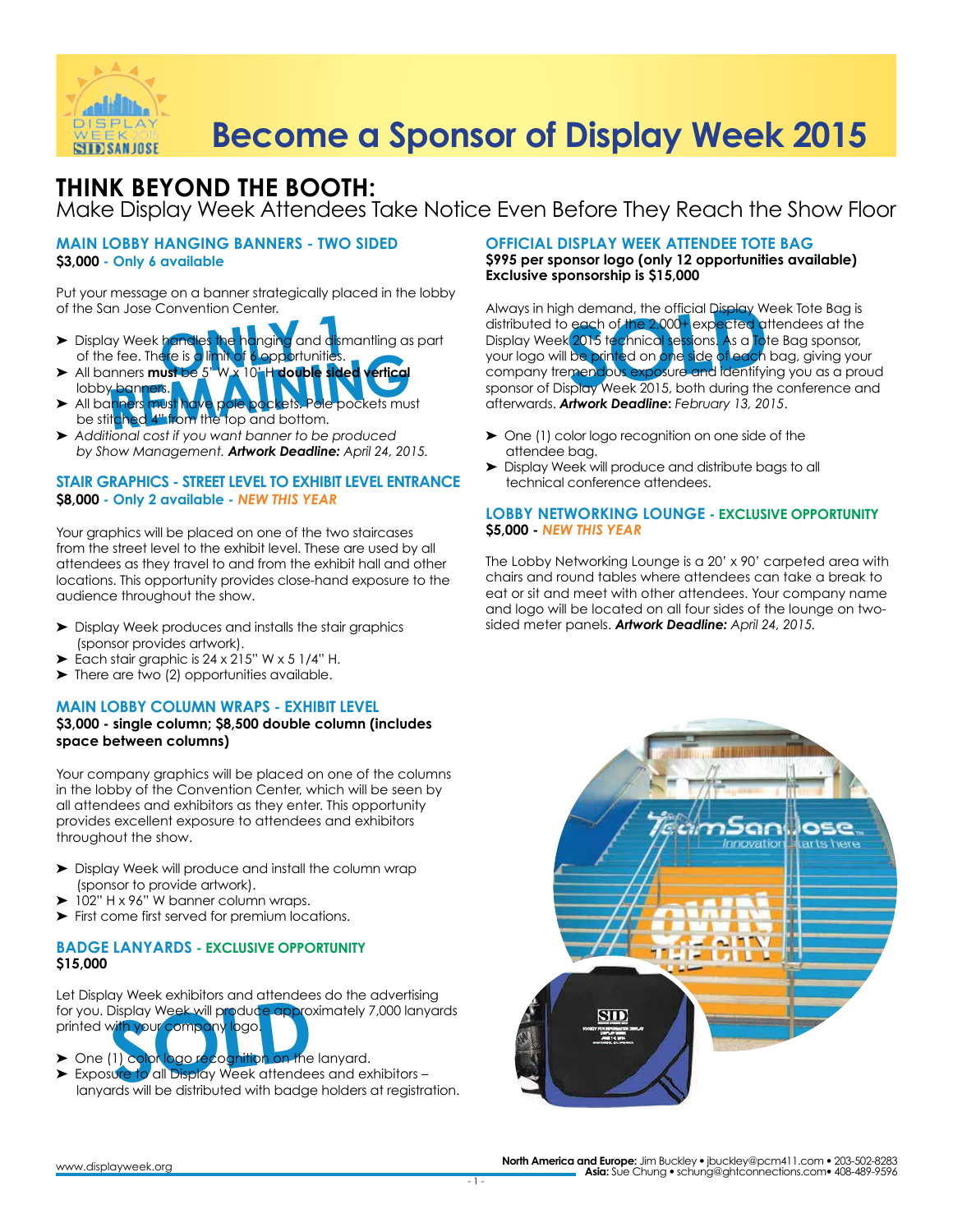

### **TOTE BAG NOVELTY ITEM INSERT \$1,500 per item**

To ensure that your corporate identity has staying power, sponsor a novelty item that will be placed in the official Display Week 2015 Tote Bag. The tote bag will be distributed to every person who attends the technical sessions, so calendars, stress balls, key chains, or any other item with your logo on it will keep your brand name at the fingertips of the 2,000+ expected attendees at the technical sessions. *You may supply your own product*, **subject to Display Week approval**, *or we can assist with producing the item for you at an additional charge.*

- ► Provide one (1) insert in the tote bag.
- ➤ Display Week will stuff bag.
- ➤ Show management must pre-approve all items before they are added to bags.
- ▶ Insert/novelty item must be received no later than May 16, 2015, in the GES warehouse.

### **NOTEPAD ORGANIZER - EXCLUSIVE OPPORTUNITY \$10,500**

Attendees will write on notepads with your logo pre-printed on each sheet and then use the pads to pass along information to their colleagues back at the office long after the show closes!

- ➤ Notepads will be distributed at the registration counters and the technical session rooms.
- ➤ Display Week will produce the notepads with a one-color logo.

### **REGISTRATION DESK PENS - EXCLUSIVE OPPORTUNITY \$3,500**

Every attendee gets a pen, uses it every day at the show, then takes it home and carries it around as a constant reminder of your company all year long. This is the "take-away" that you will *WANT* people to steal!

- ➤ Sponsor to provide pens with logos.
- ➤ Pens will be placed in the registration area for all attendees and exhibitors, as well as in the technical session rooms and at all information counters.

#### **DIGITAL BILLBOARDS \$2,250 PER BILLBOARD OR \$12,000 FOR 8 BILLBOARDS - EXCLUSIVE OPPORTUNITY -**  *NEW THIS YEAR*

For maximum exposure, there's no safer bet than positioning your brand on the building monitors throughout the convention center! Showcase your company everywhere the attendees go at Display Week.

- ➤ Monitors are 55 inches.
- ▶ 8 monitors available for the sponsorship.
- ▶ Programming includes company advertising on each monitor.
- ➤ Exhibitor to create and provide all advertisements.

### **INTERNET CENTER & CHARGING STATION (***NEW COMBO THIS YEAR***) - EXCLUSIVE OPPORTUNITY \$9,000**

et and e-mail stations are availab<br>provides space in a high traffic are<br>shiter for attendees and exhibitors<br>f the web, The sponsor's logo is fe<br>en and on signage at the Cente Popular Internet and e-mail stations are available to attendees. Display Week provides space in a high <mark>traffic a</mark>rea of the convention center for attendees and exhibitors to check their e-mail and surf the web. The sponsor's logo is featured on both the computer screen and on signage at the Center.

The addition of the charging station sponsorship allows attendees to recharge the batteries in their cell phones, tablets, and other electronic devices. This is a sponsorship for which attendees will be truly grateful!

### **TWO-SIDED ADVERTISING (METER) PANELS \$1,350 (always popular)**

These "indoor printed billboards" are sure to attract the eye of participants as they walk through the registration area and entrance to the exhibit hall. They are 39" wide x 96" high, with a printable area of 39" wide x 90" high. There is a 6" tall base.

➤ Display Week produces, installs, and dismantles panels *(sponsor provides artwork; exact location to be determined by Display Week Show Management)*. *Artwork Deadline: April 24, 2015.*



**North America and Europe:** Jim Buckley • jbuckley@pcm411.com • 203-502-8283 **Asia:** Sue Chung • schung@ghtconnections.com • 408-489-9596

 $\overline{\phantom{a}}$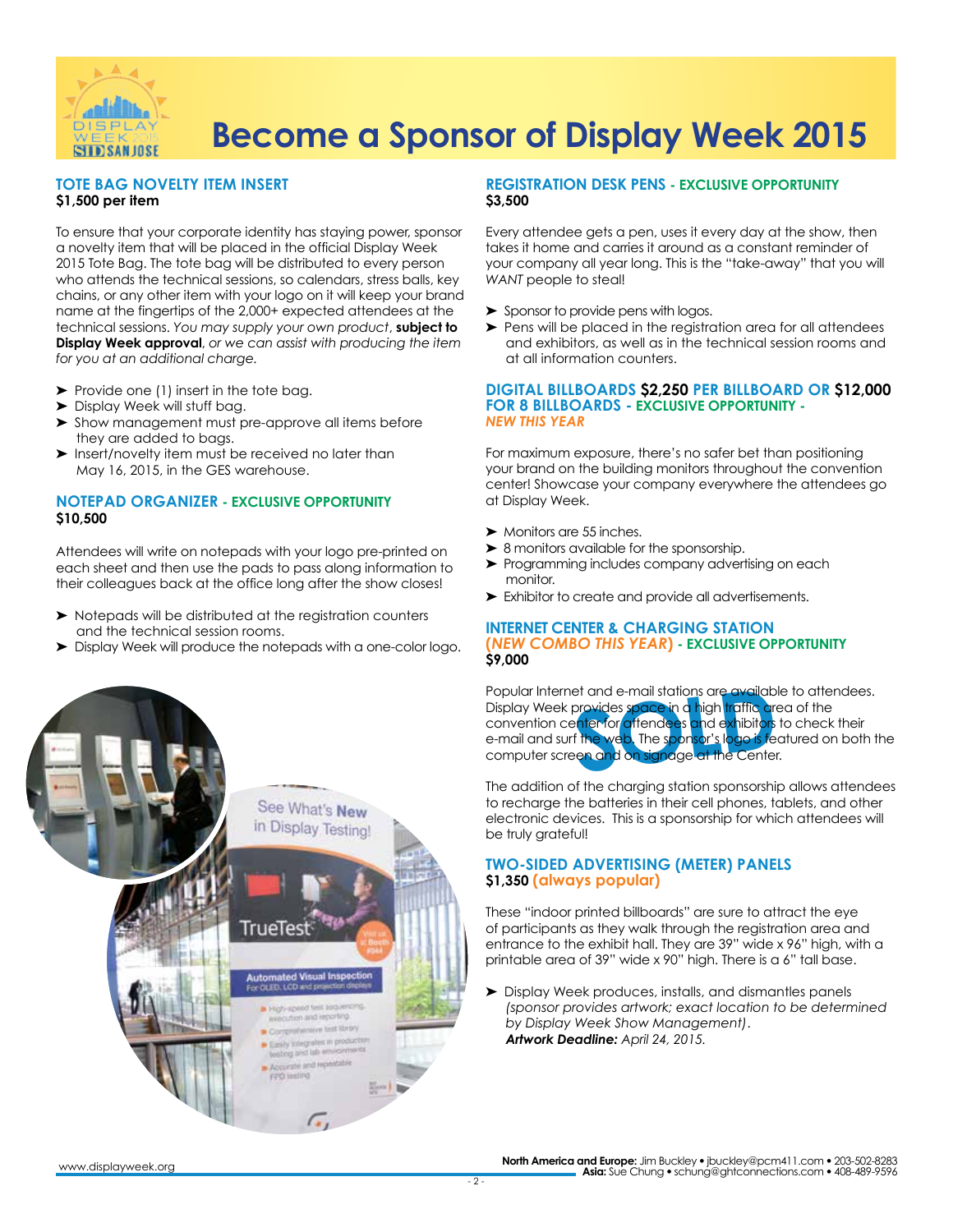

### **AROUND THE EXHIBIT HALL:** Put Your Booth at the Top of Attendees' To-Do List

### **HANGING AISLE SIGNS - EXCLUSIVE OPPORTUNITY \$10,000**

Every exhibitor and attendee in the exhibit hall will see your company name on the overhead signs listing the booth numbers in that aisle. These signs are double-sided and 2' high by 4' wide. Each aisle will have 1 sign, for a total of 18 signs. This is one of the most visible sponsorships we offer. Attendees and exhibitors will see your logo in a prominent location all day long. *Artwork Deadline: April 24, 2015.*

➤ Display Week produces and installs the aisle signs (sponsor provides artwork).

### **INNOVATION ZONE (I-ZONE) - EXCLUSIVE OPPORTUNITY \$15,000**

The Innovation Zone (I-Zone) is a forum for live demonstrations<br>of emerging information display technologies. The I-Zone is a<br>separate area in the main exhibit hall, which is set off by an<br>I-Zone banner overhead that will of emerging information display technologies. The I-Zone is a separate are<mark>a in the main exhibit hall,</mark> which is set off by an I-Zone banner overhead that will bear your company's logo, and draped rails. The I-Zone always attracts large numbers of attendees. This sponsorship associates your company with one of the most exciting and cutting-edge aspects of Display Week.

### **MAIN ENTRANCE CARPET DECALS** *(eye-catching)* **\$2,500**

These carpet stickers will be placed inside the two main entrances of the exhibit hall and will be visible to all attendees and exhibitors as they enter the 2015 exhibit hall.

- ➤ Display Week produces and installs the carpet stickers (sponsor provides artwork).
- ➤ Each floor decal is 5' x 5'. *Artwork Deadline: April 24, 2015.*

### **PARK BENCH ADVERTISING**

**\$1,295 for 2 park benches, or \$6,000 for 10 park benches as an exclusive sponsorship -** *NEW THIS YEAR*

There will be 10 park benches along the main aisle of the exhibit floor, arranged in 5 pairs. Company advertising will be placed on a lamppost between 2 park benches on 2-sided panels, with 18 sq. ft. of advertising area. There will be one lamppost between every 2 benches. *Artwork Deadline: April 24, 2015*

### **DURING DISPLAY WEEK:**

Put Your Company at Events Where Attendees Will Notice You

### **MEDIA BREAKFASTS AND MEDIA LUNCHES \$6,500 (per breakfast) and \$6,500 (per lunch)**

hungry) media audience<br>*Operakfasts* or lunches in the post sponsored function<br>minute presentation regari 2013. Donnig you sponsored unicion, your company cammake<br>a 30-minute presentation regarding new products or anything<br>else you wish to discuss with the media. We will help you promo<br>your sponsorship of media medis via our m Your company can get its message out to a captive (and hungry) media audience by sponsoring one of the media <mark>breakfasts or lun</mark>ches in the Press Room at Display Week 2015. During your sponsored function, your company can make else you wish to discuss with the media. We will help you promote your sponsorship of media meals via our media distribution list. Breakfast sponsorships are available Wednesday and Thursday, June 3 and 4; lunch sponsorships are available Tuesday and Wednesday, June 2 and 3.

### **ANNUAL AWARDS LUNCHEON- EXCLUSIVE OPPORTUNITY \$10,000 (great social networking opportunity)**

The Annual Awards Luncheon on Wednesday during the show is one of the major highlights of Display Week. The Display Industry Awards honor the most important new commercially available display technology. The Best in Show



Awards pay tribute to the most exciting exhibits at the show, and the Best Prototype Award is given to the most outstanding technology in the Innovation Zone. The Awards Luncheon sponsor will receive recognition from the President of SID and will have the opportunity to place literature on the chairs of all luncheon attendees. A banner will be prominently placed in the luncheon room to recognize the sponsoring company.

**North America and Europe:** Jim Buckley • jbuckley@pcm411.com • 203-502-8283 **Asia:** Sue Chung • schung@ghtconnections.com • 408-489-9596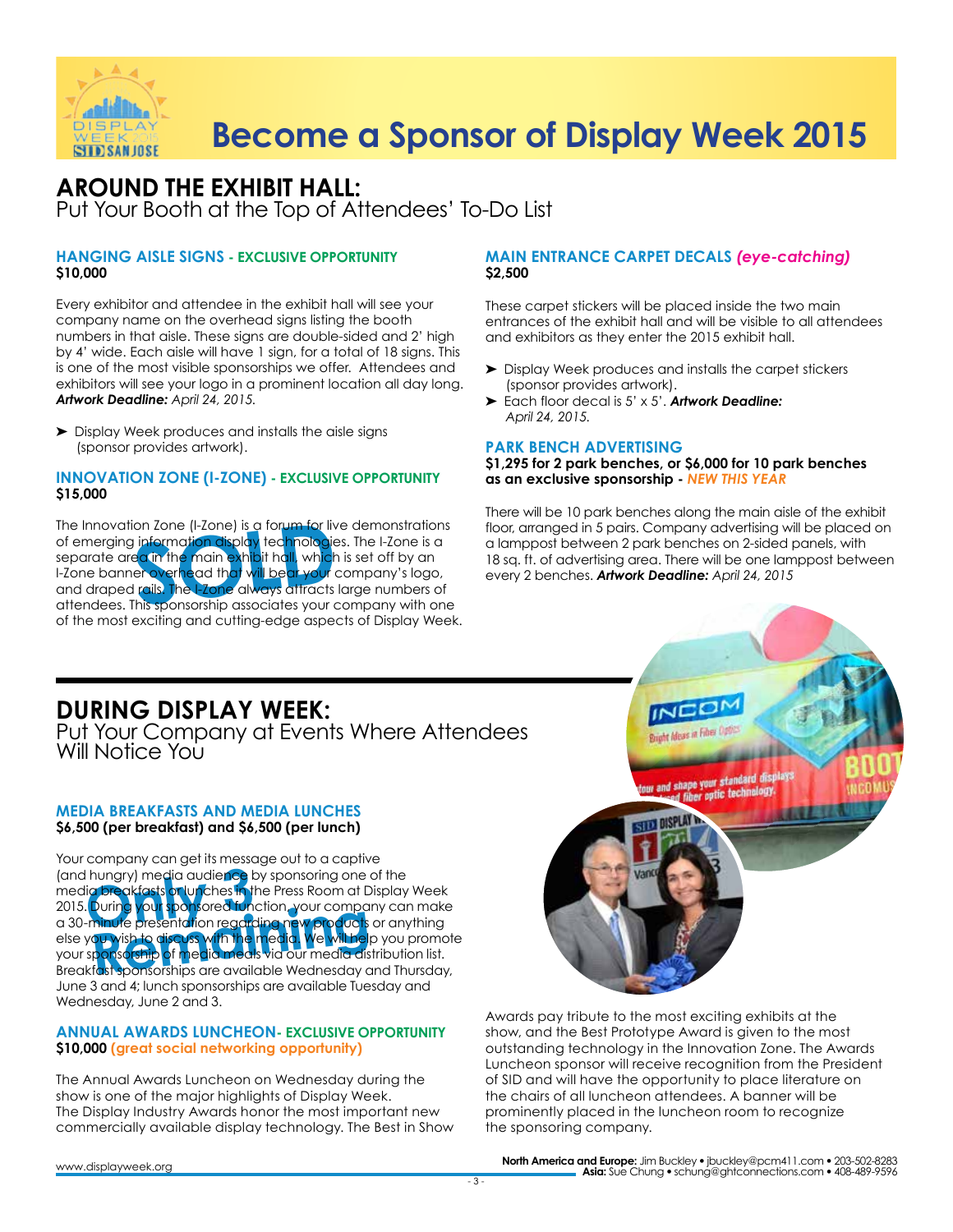

#### **SPECIAL NETWORKING EVENT - EXCLUSIVE OPPORTUNITY Starting at \$27,500 (Please call show management to customize a Special Event party for your company)**

**SOLUSTRE SPONSOC OF the Disploy Frent. The Special Networking<br>Splay Week. Your company will<br>Solay Week. Your company will<br>Social Splay Week's most enthusia:<br>Will be socializing and in a nocil** Become an exclusive sponsor of the Display Week 2015 Special Networking Event. The Special Networking Event is a highlight of every Display Week. **Your company** will be recognized as the sponsor of a fun, high-profile, off-site event where hundreds of Display Week's most enthusiastic and influential attendees will be socializing and in a positive frame of mind.

#### *Exclusive* **Special Networking Event sponsor** will receive:

- ➤ Recognition as sole sponsor, as announced in a press release, Display Week website, and through other media such as e-mail blasts.
- ➤ Prominent signage at the event.
- ➤ Opportunity to make a short presentation to the attendees of the event.
- ➤ 50 free tickets for employees and customers.

### **PRINT & WEB ADVERTISEMENTS**

#### **EXHIBIT GUIDE POST-IT NOTE- EXCLUSIVE OPPORTUNITY (OFFICIAL SHOW DIRECTORY) \$5,000**

Take advantage of this opportunity to expose your brand to all SID attendees as they head into the Display Week 2015 exhibition. A 3" x 5" Post-it note with your corporate identity will be on the cover of the official Display Week 2015 Show Directory. Exclusive opportunity!

#### **EXHIBIT GUIDE & SHOW DIRECTORY ADS (OFFICIAL SHOW DIRECTORY) DW15 Exhibitor Rate \$995 (full page) \$750 (half page)**

**Non-Exhibitor Rate \$2,800 (full page) \$1,800 (half page)**

Attendees consult Display Week's Exhibit Guide & Show Directory time and again throughout the week and throughout the following year. An advertisement in the Exhibit Guide enables your company to stand out from the rest.

### **WEBSITE BANNER ADS (early ads, run longer) \$3,000**

Have your banner ad seen by thousands of display industry professionals who search the Display Week website before, during, and after the event. Attendees, exhibitors, and media scour the site for the latest news and information on the show, including online registration, travel booking services, seminar descriptions, press releases, and exhibitor information. Your company message can appear every day on our website.

- ➤ Web banner ad on the 2015 Display Week website.
- ▶ Location of the ad to be determined by Display Week Show Management.
- ► Location subject to change and ad may be placed on a rotation schedule.
- ► Recognition wherever the event is promoted.
- ➤ A table to promote your company, and to distribute literature or premiums (supplied by sponsor).



### **EXHIBIT GUIDE COMPANY LOGO \$150**



Your black-and-white company logo can be added to your complimentary listing in the 2015 Display Week exhibit guide. For only \$150, make your listing stand out with your company's unique logo placed alongside the name, address, and description of your company in the exhibit guide.

### **SMARTER MOBILE APP - EXCLUSIVE OPPORTUNITY \$15,000 (new app for 2015)**

The 2015 Display Week mobile app will place everything Display Week at the attendee's fingertips — technical sessions, event schedules, floor plan, and more. Attendees can also use it to create their own personalized agendas. The mobile app is free to all smartphone users attending Display Week May 31 - June 5, 2015. Sponsor this essential event tool and your company logo and hyperlink will appear prominently whenever the app is used. Available to attendees March through June.



**North America and Europe:** Jim Buckley • jbuckley@pcm411.com • 203-502-8283 **Asia:** Sue Chung • schung@ghtconnections.com • 408-489-9596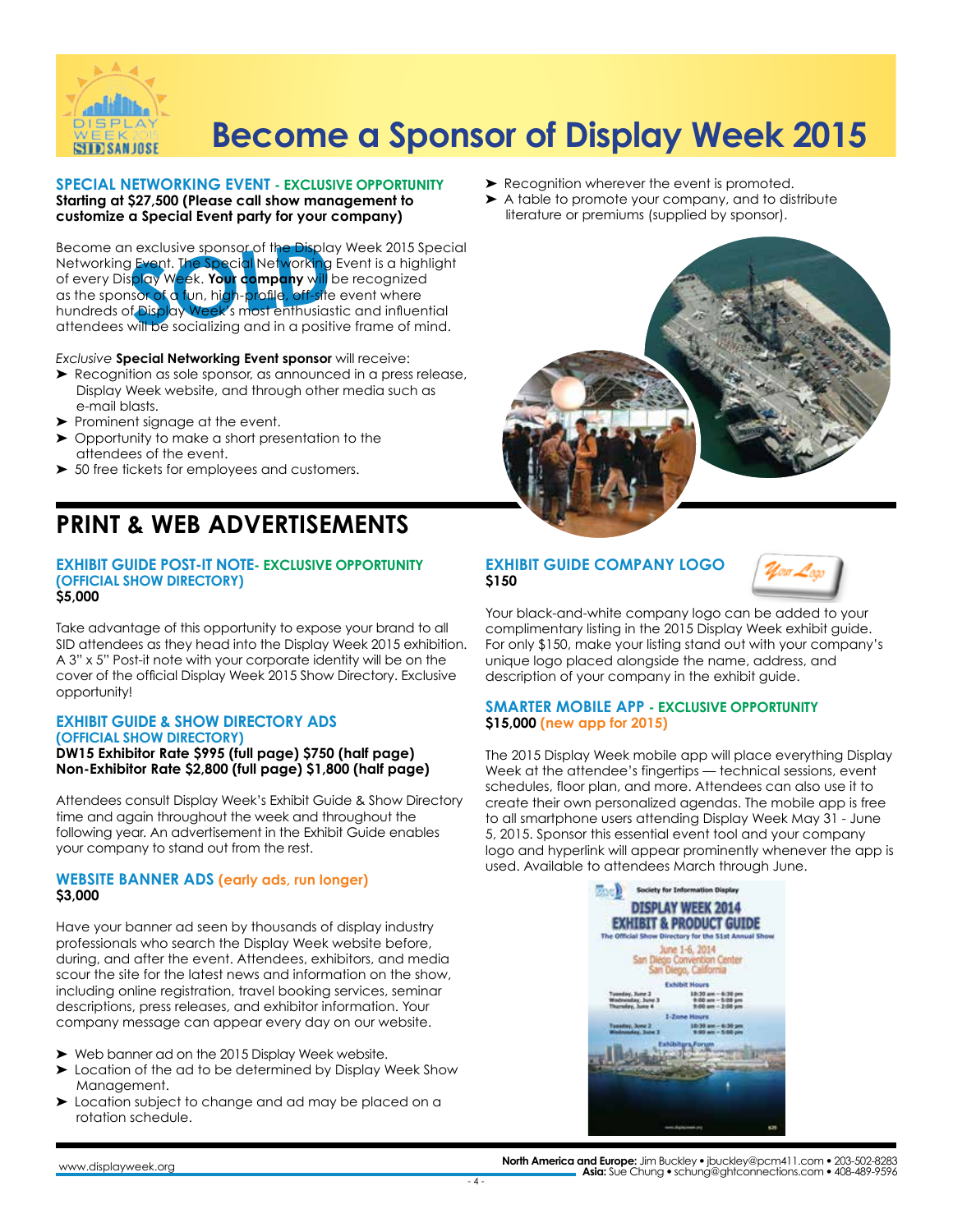

# **Promote Your Brand at Display Week 2015**

## **MEETING ROOM RENTAL**

### **BEFORE FEBRUARY 5, 2015**

**Without a ceiling, \$8,000, with a sound resistant ceiling and ceiling fan, \$10,500**

### **AFTER FEBRUARY 5, 2015**

**Without a ceiling \$9,500, with a sound resistant ceiling and ceiling fan, \$12,000**

A meeting room provides a quiet and secure location to conduct meetings and discuss business.

Every meeting room is conveniently located on the exhibit floor and comes complete with the following:

- ➤ wall to wall carpeting
- ➤ 10' high sound resistant walls
- ➤ Combination locking door
- ▶ 96" x 42" by 29" conference table
- ➤ 12 padded side chairs
- ➤ 10 amp electric
- ➤ 12" x 24" sign with company name and room number mounted next to the door



- ➤ Listing of the meeting room rental on the Display Week website
- ➤ Listing of the meeting room rental in the Official Show Directory.

You may order catering, AV services and items from the general service contractor for your meeting room through the exhibitor service manual. Meeting room accessibility by show attendees will be the same as the official show hours.

### **4' x 8' Meeting Room Sign \$600 -** *NEW THIS YEAR*

Each meeting room comes with a complimentary 1' x 2' sign with company name and room number. An additional 4' x 8' sign may be purchased for \$600, with a unique message created by you. Both signs to be located on the same side as the entrance door. *Artwork Deadline: April 24, 2015.* 

## **COMPLIMENTARY BRANDING OFFERED TO DISPLAY WEEK EXHIBITORS**

### **IN PRINT PROMOTION**

- ➤ VIP customer show invitations to send to your top customers, inviting them to visit your booth in the exhibit hall at no charge, for all three show days.
- ➤ Your company listing in the Exhibit & Product Guide (Official Show Directory).
- ➤ Products on Display in the *show* issue of **Information Display** magazine, distributed to all Display Week attendees.

### **ELECTRONIC PROMOTION**

- ➤ Your company name, booth number, address and description on the show website.
- Your company website linked to your company information on the show website.
- ➤ Use of the Display Week logo to promote your participation at the event.

### **AT DISPLAY WEEK**

- ➤ Speaking opportunity at the **Exhibitors Forum**, to all the attendees at Display Week.
- ➤ Complimentary or discounted technical event participation; see the show website for details.
- ➤ Access to the Display Week press room for press conferences and media interviews.
- ➤ Best in Show Award with a special mention in the post-show issue of ID magazine.
- ➤ Display of the Year Award with special mention in the show issue of ID magazine.
- ➤ Complimentary coffee and tea breaks available on the show floor, every day of the show.
- ➤ Pipe & drape and company sign for all linear booths.
- ➤ Discounted products and services ordered pre-show from the general services contractor.
- ➤ Secured hotel rates within the show hotel block of rooms.
- ➤ Hospitality assistance from the San Jose convention & visitors bureau.

# Complimentary Branding